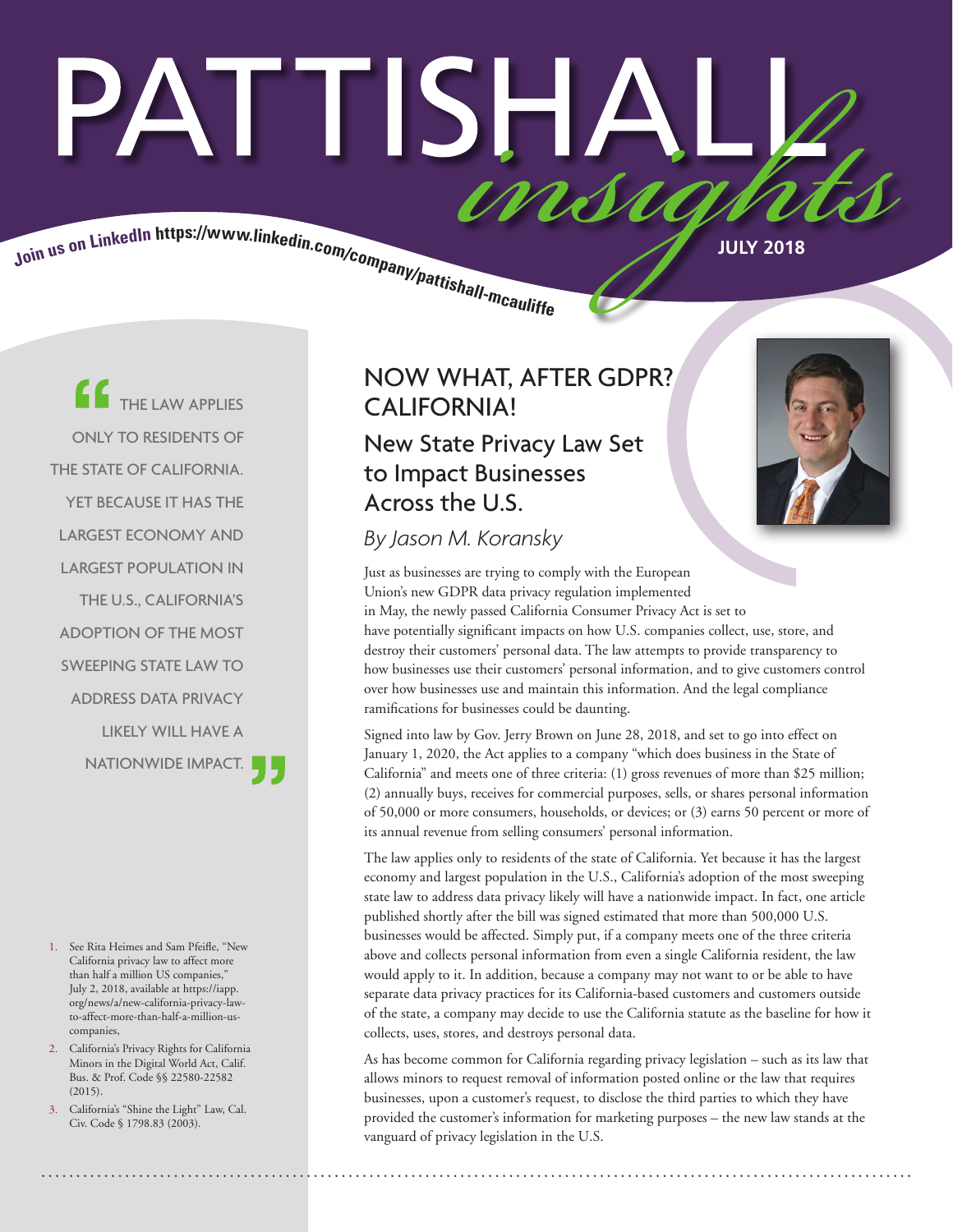$\begin{array}{l} \begin{array}{ccc} \bullet & \bullet & \bullet & \bullet & \bullet \\ \bullet & \bullet & \bullet & \bullet & \bullet & \bullet \end{array} \end{array}$ 

OF THE CALIFORNIA CONSUMER PRIVACY

- ACT IS STILL ABOUT
- A YEAR-AND-A-HALF

AWAY, BECAUSE

OF ITS SWEEPING

RAMIFICATIONS,

BUSINESSES SHOULD

START REVIEWING THE

LAW NOW, CONSIDER

IF AND HOW IT WILL

IMPACT THEM, AND

START PLANNING FOR

COMPLIANCE.

- 4. California Assembly Bill No. 375, Section 2.
- 5. California Assembly Bill No. 375; Cal. Civ. Code § 1798.140 (2018).
- 6. *Id.*
- 7. *Id.* at § 1798.100.
- 8. *Id.* at § 1798.105.
- 9. *Id.* at §§ 1798.110, 1798.115.
- 10. *Id.* at § 1798.120.
- 11. *Id.* at § 1798.125.
- 12. *Id.* at § 1798.135.
- 13. California Assembly Bill No. 375; Cal. Civ. Code § 1798.140 (2018).
- 14. *Id.*

In its preamble, the bill enunciates five pillars upon which it was drafted:

- (1) The right of Californians to know what personal information is being collected about them.
- (2) The right of Californians to know whether their personal information is sold or disclosed and to whom.
- (3) The right of Californians to say no to the sale of personal information.
- (4) The right of Californians to access their personal information.
- (5) The right of Californians to equal service and price, even if they exercise their privacy rights.

To help provide these rights to California residents, the law sets forth a broad definition of "personal information," which includes "identifies, relates to, describes, is capable of being associated with, or could reasonably be linked, directly or indirectly, with a particular consumer or household." It lists information typically considered personal information, and also specifically mentions categories such as Internet or electric network activity such as browsing history, biometric information, geolocation data, and a broad catch-all that appears to relate to activities like those by Cambridge Analytica with Facebook user data, namely, "Inferences drawn from any of the information identified in this subdivision to create a profile about a consumer reflecting the consumer's preferences, characteristics, psychological trends, preferences, predispositions, behavior, attitudes, intelligence, abilities, and aptitudes."

While the new law has numerous provisions that businesses whose practices arguably fall under its scope should review, in general, it provides consumers the following rights:

- To request, twice a year, that a business disclose the categories and specific personal information it has collected.
- To request that a business delete a consumer's personal information that it has collected.
- To request that a business disclose the business or commercial purposes for the personal information it has collected or sold, and the categories of third parties with whom the business shares or sells this personal information.
- To opt out of a company selling his or her personal information.
- Not be discriminated against because of exercising his or her rights under the law.

The law also establishes methods that businesses must implement to allow consumers to submit requests for information and for them to communicate with consumers and comply with the law. For example, a business must provide a conspicuous link on the home page of its website titled "Do Not Sell My Personal Information," which allows a consumer to opt out of the sale of his or her personal information.

Further, while the law primarily contemplates the California Attorney General bringing civil enforcement actions for violations of the law, it also provides a private right of action for people whose data is stolen or accessed without authorization "as a result of the business' violation of the duty to implement and maintain reasonable security procedures and practices appropriate to the nature of the information to protect the personal information." In a private cause of action, damages are set between \$100 and \$750 per consumer per incident, or actual damages, whichever is greater. While there is no mention of attorneys' fees in the statute, this private right of action could likely become a new source of class action privacy litigation.

Overall, while implementation of the California Consumer Privacy Act is still about a yearand-a-half away, because of its sweeping ramifications, businesses should start reviewing the law now, consider if and how it will impact them, and start planning for compliance. ■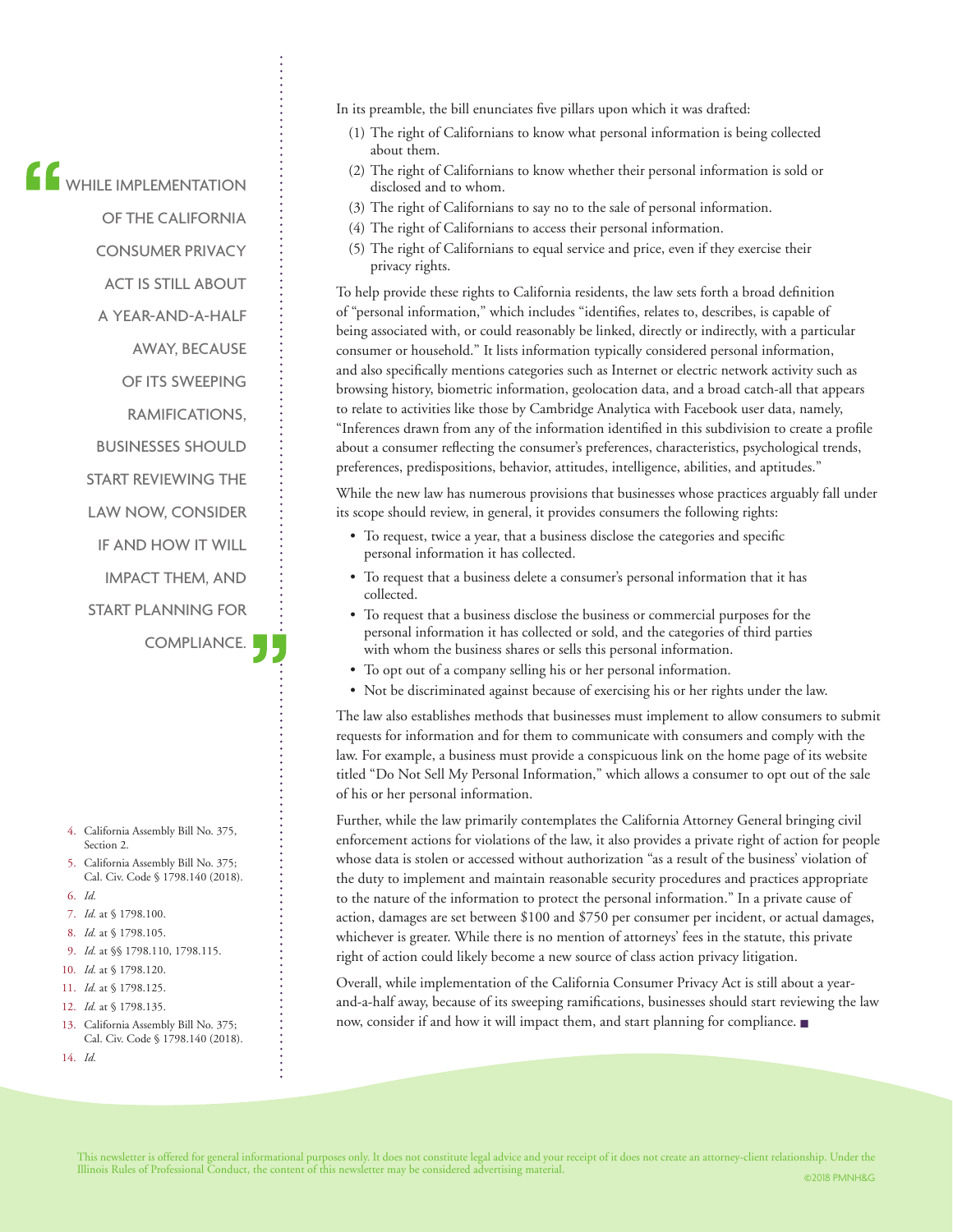

# NEW ASSOCIATE

#### ■ Sarah E. Ligon



We are pleased to announce that Sarah E. Ligon has joined the firm as an associate. Sarah received her J.D. from Chicago-Kent College of Law in 2014, with a certificate in Intellectual Property. Sarah was also awarded the prestigious Dolores K. Hanna Trademark Prize.

Sarah's experience includes trademark prosecution and litigation in addition to copyright, right of publicity, and sweepstakes law. While in law school, Sarah worked as a law clerk at the Tribune Company, where she handled a variety of intellectual property law matters, as well as worked on issues involving marketing and advertising, media, internet, sweepstakes, and privacy law. Prior to that, Sarah worked in the Branded Entertainment industry as a group marketing manager, where she managed numerous entertainment marketing and promotional campaigns on behalf of national and international brands.

#### ABA ANNUAL MEETING

#### ■ Pattishall to Host ABA Program

Pattishall will be sponsoring and hosting a panel discussion entitled "NEW HORIZONS: The Future of Trademark Disputes at the TTAB and the Courts" during the ABA Annual Meeting in Chicago on August 2. The panelists will be our own **Thad Chaloemtiarana**, Gerard F. Rogers, Chief Administrative Trademark Judge of the Trademark Trial and Appeal Board, Ryan Hinshaw, Associate General Counsel for Blue Cross Blue Shield, Jessica Bahr, Associate General Counsel for Constellation Brands, Inc. and Mark McKenna, John P. Murphy Foundation Professor of Law, Notre Dame Law School. The panel will discuss the issues that trademark owners need to consider when deciding to institute opposition or cancellation proceedings before the Trademark Trial and Appeal Board (TTAB) and/or trademark infringement, unfair competition, counterfeiting and dilution actions in federal courts.

# PRESENTATIONS

# ■ Thad Chaloemtiarana



Thad will serve as a moderator of the earlierreferenced panel discussion entitled "NEW HORIZONS: The Future of Trademark Disputes at the TTAB and the Courts" during the ABA

Annual Meeting in Chicago on August 2.

#### ■ Robert W. Sacoff



Bob is serving on the Program Committee for the IPO Annual Meeting in Chicago on September 23-25, and will be serving as Chair of the Session on the

"Registrability of 3D trademarks" Study Question at the AIPPI World Congress in Cancun on September 26.

#### ■ Belinda J. Scrimenti

Belinda spoke at two events at the DC Bar, "Lunch with a Lawyer with the DC Bar Intellectual Property Law Community" on May 31, and "The Increasing Importance of Non-Traditional Marks and How Best to Protect Them" on June 5.

### PUBLICATIONS

#### ■ Jonathan S. Jennings



Jonathan wrote an article examining the Morehouse Defense that was published in the May edition of the Pharmaceutical Trade Marks Group's publication *Law Lore & Practice*.